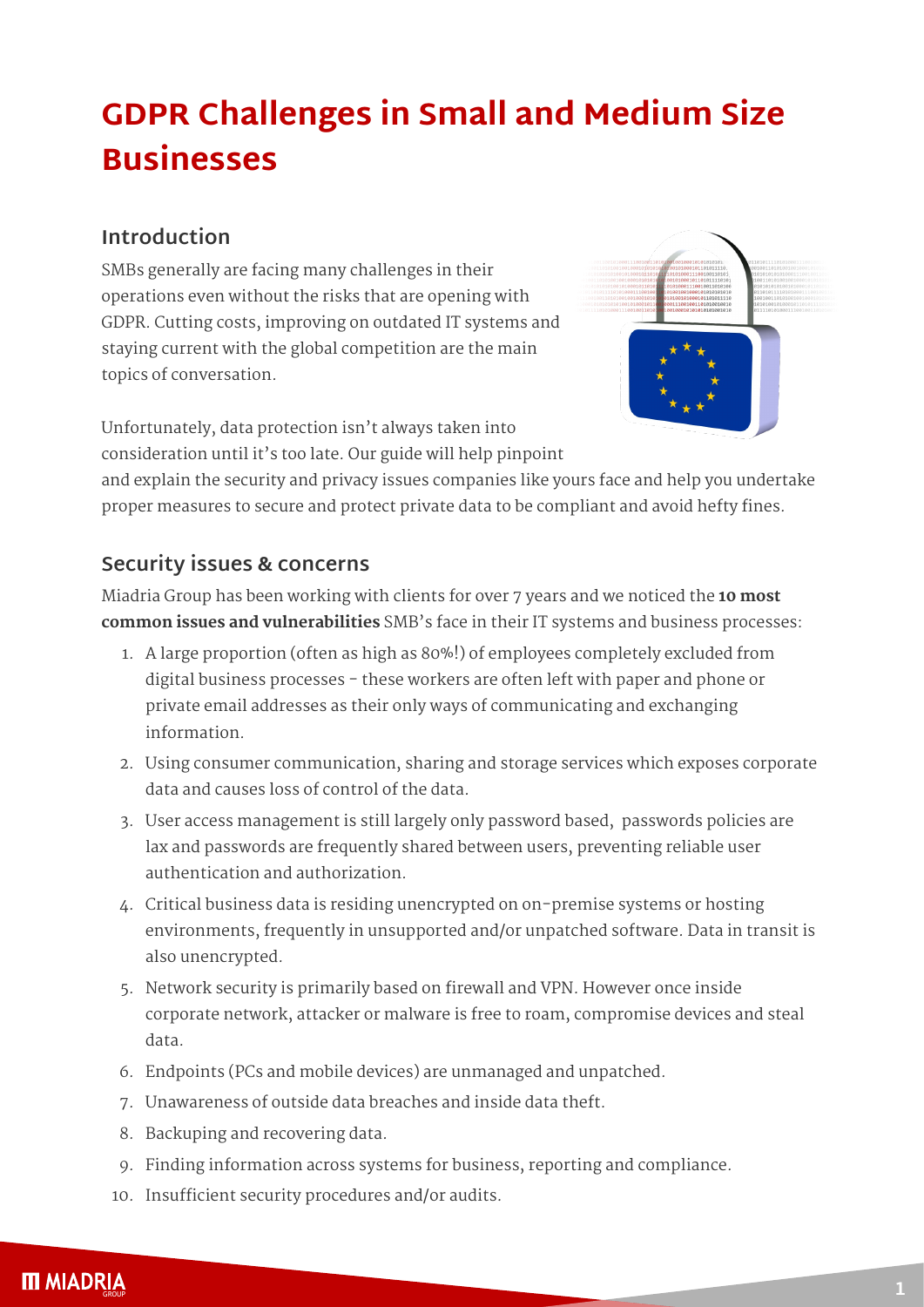More and more of these vulnerabilities get exploited and cause serious breaches and data leaks.

## **Main causes of data leaks**

#### Malicious attacks by hackers

One of the main causes of data breaches. A 2015 report by Risk Based Security found that **hacking accounted for over half of all reported data breaches** during the year. These breaches may occur due to a targeted hacking attack; inadvertent installation of malware, which can steal user passwords and gain backdoor access to sensitive information; and ransomware, which is software that encrypts file until the victim agrees to pay a large sum of money to the attacker.

### Negligent Employees or Insufficient Security Training

**More than half of corporate data breaches can be traced back to an employee.** In some cases this may be a malicious leak of data by a disgruntled employee, but in the majority of cases this breach is inadvertent and caused by poor security procedures. According to the same study mentioned above, many organizations provide only brief security training and do not sufficiently educate staff on the causes of data breaches. Insecure passwords, using the same passwords on several accounts and for long periods of time, working over an insecure network and even sending a document to the wrong person can all be ways in which an employee can accidentally cause a data breach.

#### Phishing and Social Engineering Attacks

Phishing scams, in which hackers set up fake websites and applications in order to steal passwords can allow access to sensitive information within minutes. The unknowing employee will usually click on a link from within an email that seems to come from an official source and be redirected to the fake website. Despite awareness of phishing emails increasing over recent years, most people still find it difficult to tell genuine and fake emails apart. According to the 2016 Verizon Data Breach Investigations Report, **13% of those tested clicked on the attachment of a phishing email.** Another type of scam involves calling or emailing the target, posing as an official or co-worker and asking questions to extract information, which could include confidential company data or passwords. It is also possible for hackers to guess passwords using the information they can find about employees via public records and social media – many people use the names of their children as part of their password, for example.

### Loss or Theft of Physical Hardware

Laptops, tablets, and mobile phones are at a high risk for being stolen as they are small and easy to take and are commonly used outside the workplace in public areas such as cafes and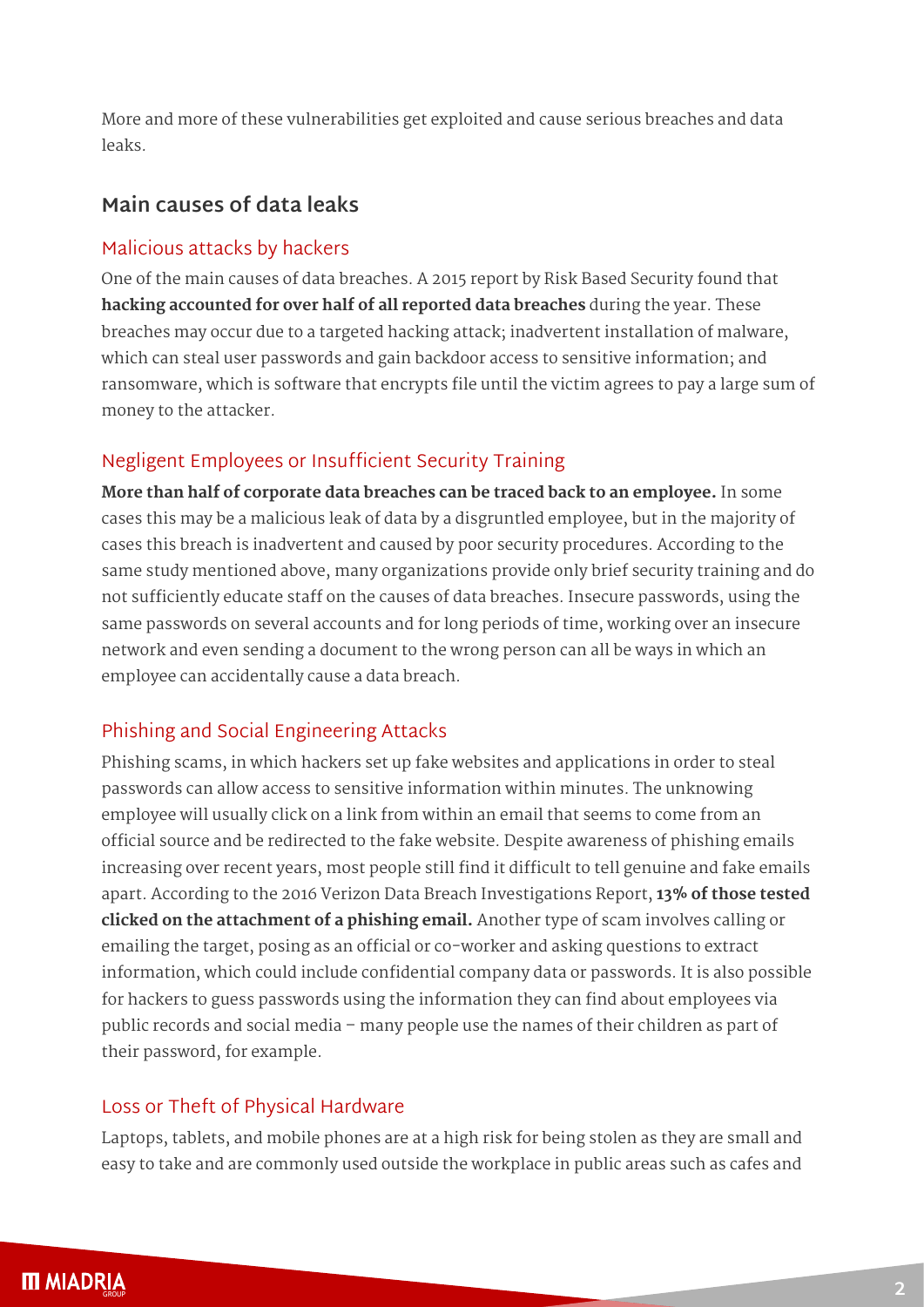airports. There were 9,701 cases of corporate hardware theft or loss in 2015 and 56 of those led to confirmed data breaches. Losing an unlocked mobile phone that is logged into company accounts poses a much bigger potential loss than the cost of the hardware itself. With access to these accounts, an outsider can easily gain access to sensitive company information.

#### Insecure Mobile Devices

Many companies now give their employees mobile devices or have a BYOD (bring your own device) policy but this must be carefully managed if it is not to compromise the security of corporate data. As noted above, stolen mobile devices can be a huge security risk but even hardware that never leaves the sight of your employees poses a threat to company data security. If employees are allowed to bring their own devices to work, the company has less control over passwords, applications, and who has access to the device. Any insecurities on these mobile devices increases the risk of a data leak significantly.

### Third Party Software and Services

Many companies now rely on the convenience and expertise of using an external company to manage some aspect of their data. This including accounting and team management software and cloud backup services. Any third party is equally at risk of being attacked by hackers or having data breached in another way, so it is vital that you choose companies to work with that have stringent security procedures and make keeping client data safe their top priority.

## **Repercussions of breaches and data leaks**

We've seen it, maybe you've already experienced it and almost everyone heard in the media about the damage breaches and data leaks caused companies, regardless of the size. Large companies seem to recover more easily, but for SMB's it can be devastating, usually including some or all repercussions like:

- **• Loss of customers**
- **• Ransomware payments**
- **• Productivity losses**
- **• Business downtime**

## **GDPR comes into play**

However, starting 25th May 2018, **data leaks containing private data of European Union residents will also result with fines up to 20 Million Euro or 4% of annual earnings, whichever is bigger.** Due to these, achieving GDPR compliance for SMB's on their own and without seeking help from experienced consultants is going to be next to impossible.